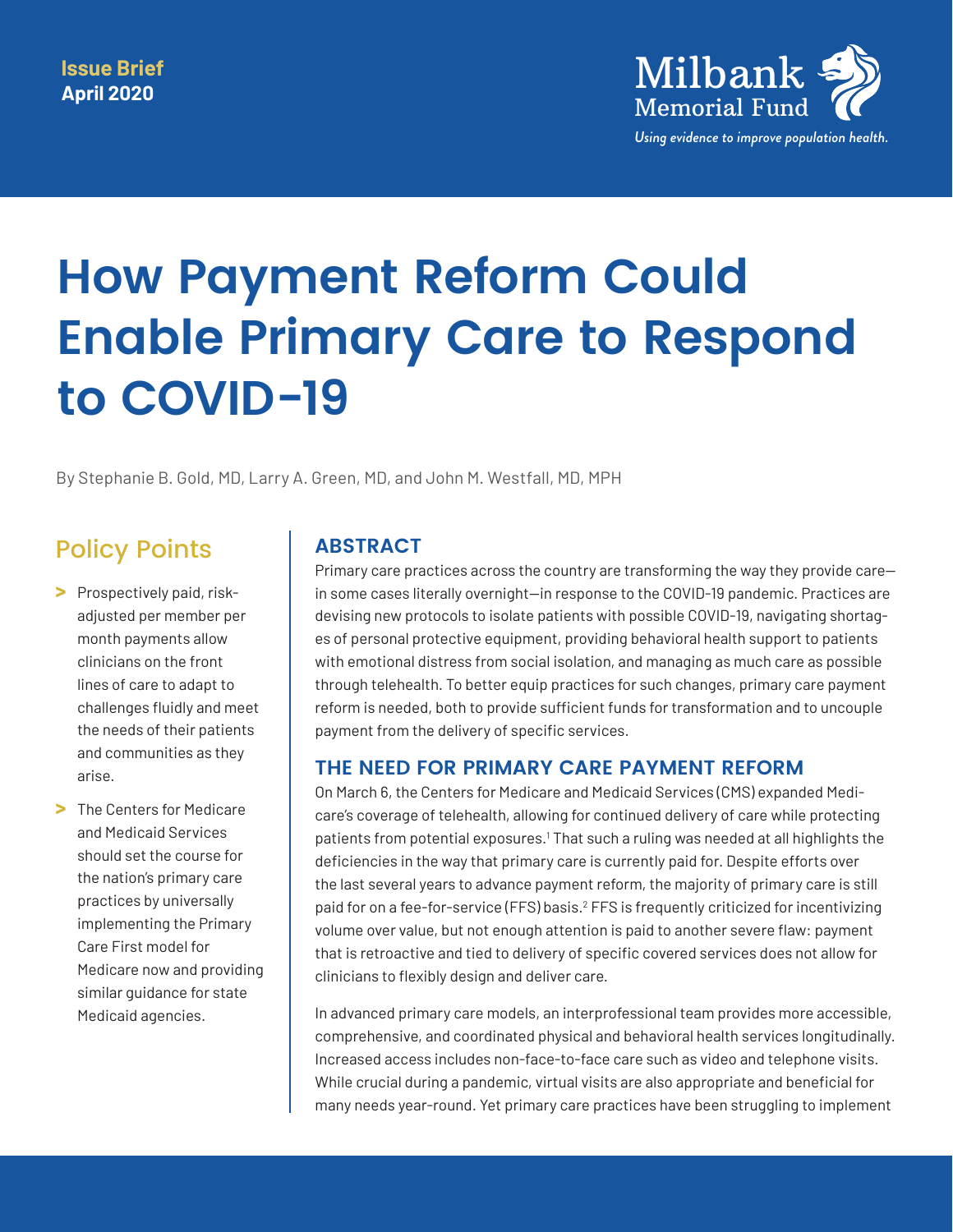such advanced care models for years because business models and payment policies have not kept pace.

Non-face-to-face visits are just one example of countless primary care approaches and tasks that are not covered under current FFS codes. Other unreimbursed care may include quality improvement meetings, asynchronous communication with patients, and employing non-billable care team members such as community health workers.

#### First Steps

Prospectively paid, risk-adjusted per member per month (PMPM) amounts, independent of the specific services delivered, allow clinicians on the front lines of care to adapt to challenges fluidly and meet the needs of their patients and communities as they arise. Customization and application of the best solutions for each patient personalized, relationship-based care—can be implemented without regard to what fees are paid for what service by what provider.

The Comprehensive Primary Care Plus (CPC+) Track 2 model, a demonstration project of the Centers for Medicare and Medicaid Innovation (CMMI), began work in this direction for participating practices by decreasing FFS reimbursement while providing a care management PMPM.<sup>[3](#page-4-2)</sup> In 2017, the median care management fee was \$11.25 PMPM,<sup>[4](#page-4-3)</sup> insufficient to cover the myriad primary care activities not reimbursed through FFS codes.

Primary Care First, another CMMI demonstration project slated to start in 2021, builds on the CPC+ Track 2 model.<sup>[5](#page-4-4)</sup> In this model, the majority of primary care payments take the form of a PMPM, with an additional reduced flat rate for visits and performance-based adjustments. Primary Care First has calculated an estimated PMPM amount ranging from \$28 to \$175, depending on the practice's average Hierarchical Condition Category (HCC) score. The HCC score is used to predict costs based on an individual patient's diagnoses and demographic factors. These PMPM amounts are calibrated to represent about [6](#page-4-5)0% of the total primary care payment.<sup>6</sup> Previous studies have estimated at least 63% of practice payment would need to be prospective to enable practice-wide transformation.[7](#page-4-6)

The Primary Care First model improves upon early iterations of capitation by risk-adjusting payments for the patient population. Risk adjustment ensures practices caring for patients with greater health care needs have adequate funds to address those needs. Additionally, the model incorporates a linkage to quality through performance-based adjustments and limits the financial risk to primary care practices to costs under their control.

#### Primary Care First for All

CMS should set the course for the nation's primary care practices by universally implementing the Primary Care First model for Medicare now and providing similar guidance for state Medicaid agencies. Commercial payers and self-insured employer-based health plans should follow suit. Congress should enact legislation to enable this change and drive progress. While piloting Primary Care First as a demonstration project moves the needle in the right direction, all practices need more flexible payment, and waiting for results before scaling such payment reform means five more years of most practices continuing to be unable to optimally meet their patients' needs. The urgent need for primary care payment reform demands wide-scale change now. The COVID-19 pandemic has made this all the more urgent. The loss of revenues from face-to-face visits is placing some practices in danger of closing their doors[.8](#page-4-7)

While Primary Care First is one of the most promising alternative payment models for primary care, it will not be perfect. This dramatic change in primary care payment has the potential for several unintended consequences. (See Table 1.)

First, implementation may be more difficult for practices with limited prior experience in practice transformation. This may be an issue particularly in smaller independent practices that lack the resources of a larger system. For such practices, beginning with an initial step of providing an intermediate PMPM alongside decreased FFS reimbursements similar to CPC+ Track 2 may allow for a successful transition. To ensure that practices are prepared to use proactive funds to advance models of care, practice transformation support from CMS will be necessary.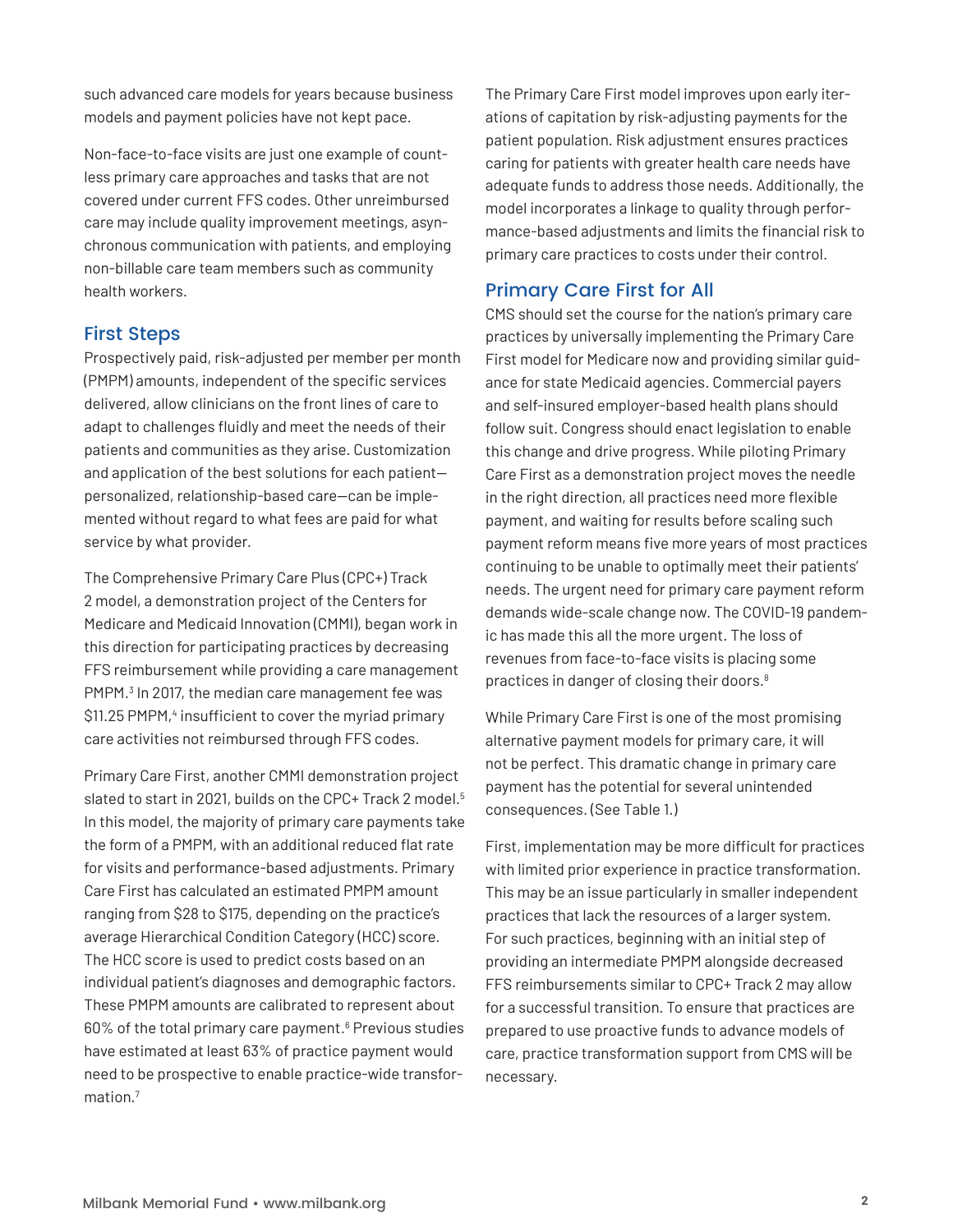Second, without multipayer participation and alignment, the overall prospective funds at the practice level will be insufficient to enable significant practice change, and practices will experience increased administrative burden. If, for example, a practice receives a PMPM tied to particular requirements from a payer that covers 20% of their patient population, can they afford to implement and systematize a practice-wide change? If not, are they to provide tiered care based on each patient's payer source?

Third, if risk adjustment methodologies are inadequate, practices may have insufficient funds to care for sicker patients. CMS may find that averaging an HCC score for the practice does not sufficiently account for within-practice variation of needs. Accounting for community-level risk based on social factors may improve risk prediction[.9](#page-4-8),[10](#page-4-9)

#### **Table 1. Pros and Cons of Different Payment Models and Payment Model Features for Primary Care**

|                       | <b>Payment</b><br>model or<br>feature     | <b>Description</b>                                                                                                                                                           | <b>Pros</b>                                                                                                                     | <b>Cons</b>                                                                                                                | <b>Who Bears</b><br><b>Financial Risk</b>                                                    | <b>Operational Issues</b>                                                                                                                                                            |
|-----------------------|-------------------------------------------|------------------------------------------------------------------------------------------------------------------------------------------------------------------------------|---------------------------------------------------------------------------------------------------------------------------------|----------------------------------------------------------------------------------------------------------------------------|----------------------------------------------------------------------------------------------|--------------------------------------------------------------------------------------------------------------------------------------------------------------------------------------|
| Base payment model    | Fee-for-ser-<br>vice (FFS)                | Retrospective reim-<br>bursement based on<br>certain billing codes<br>for specific services to<br>patients                                                                   | • Can be used to<br>encourage underuti-<br>lized services                                                                       | • Encourages greater<br>volume<br>• Redesigned services<br>have to be added to bill-<br>ing codes piecemeal                | • Insurers<br>• Patients via<br>cost-sharing<br>mechanisms<br>(deductibles,<br>coinsurance)  | • Current fee schedule<br>favors procedural over<br>cognitive care, leading<br>to overall inadequate<br>amounts of primary care<br>reimbursement                                     |
|                       | Capitation                                | Prospective payment<br>for the full range of<br>health care services of<br>a specific population<br>for a fixed period of<br>time                                            | • Enables greater flexi-<br>bility and innovation in<br>care delivery<br>• Encourages cost<br>control<br>• Simplifies billing   | · Potential for insuffi-<br>cient funds for higher<br>needs patients                                                       | · Practices/<br>providers                                                                    | • Without risk adjust-<br>ment, amounts inade-<br>quate for patients with<br>greater needs<br>· Overall amounts inade-<br>quate if rates based on<br>historic FFS reimburse-<br>ment |
|                       | <b>Blended FFS</b><br>and Capita-<br>tion | FFS plus prospective<br>payment; prospective<br>component may be<br>specific to certain<br>care elements (e.g.<br>care coordination).                                        | • Balances pros of FFS<br>and capitation, favor-<br>ing whichever model<br>is the predominant<br>portion of practice<br>payment | • Balances cons of FFS<br>and capitation, favoring<br>whichever model is the<br>predominant portion of<br>practice payment | • Blend of<br>insurers and<br>practices/<br>providers                                        | • Predominance of FFS<br>over capitation may not<br>reach a tipping point<br>that enables restructur-<br>ing practice                                                                |
| Payment model feature | Pay-for-per-<br>formance<br>(P4P)         | Payment for achieving<br>or improving upon<br>defined metrics.                                                                                                               | • Encourages improved<br>quality and/or reduced<br>costs                                                                        | · Increases administra-<br>tive burden                                                                                     | • Underlying<br>model plus<br>additional risk<br>and/or reward<br>to practices/<br>providers | • Measures used often<br>focus on single diseases<br>and processes rather<br>than whole person<br>outcomes or key com-<br>ponents of high-quality<br>primary care                    |
|                       | Shared<br>Savings                         | Bonus payment for<br>keeping costs below a<br>benchmark if set quali-<br>ty targets are meet.<br>If two-sided model,<br>at risk of penalty if<br>benchmark is exceed-<br>ed. | • Encourages cost<br>control<br>• Links ability to receive<br>savings to meeting<br>quality targets                             | • May lead to inappropri-<br>ate underutilization of<br>services                                                           | • Underlying<br>model plus<br>additional risk<br>and/or reward<br>to practices/<br>providers | • Basing benchmarks on<br>historic expenditures<br>can perversely reward<br>prior inefficiency<br>• Conflicting messages if<br>providers are paid FFS                                |
|                       | Risk adjust-<br>ment                      | Adjustment based<br>on patient and/or com-<br>munity characteristics<br>to reflect anticipated<br>costs                                                                      | • Makes payments more<br>commensurate with<br>costs                                                                             | • May encourage<br>upcoding                                                                                                | • Underlying<br>model with<br>decreased risk<br>to practices/<br>providers                   | • Most models of risk ad-<br>justment do not account<br>for community-level<br>risk, which improves<br>predictive ability                                                            |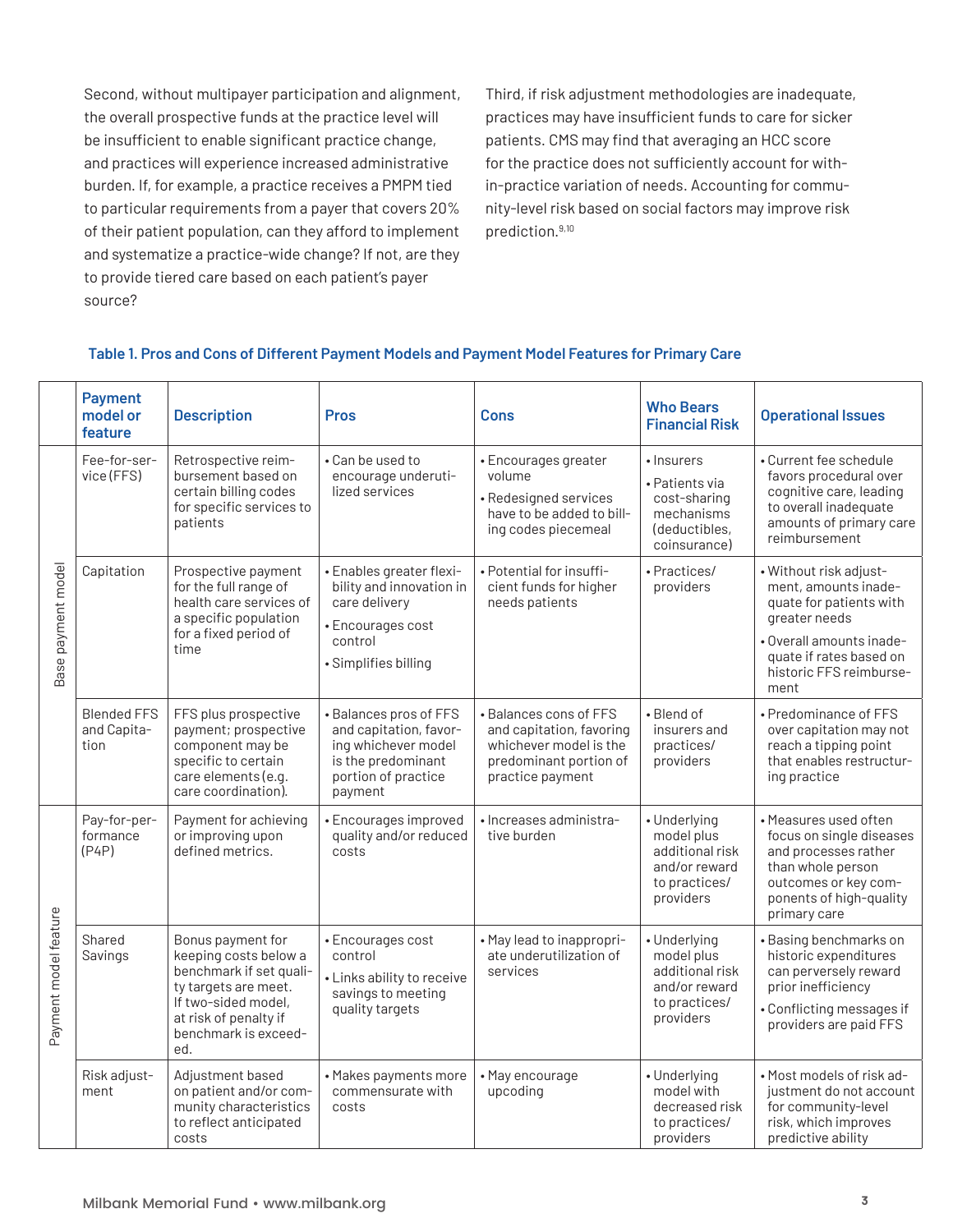**A system based in fee-for-service where codes for service delivery must be added piecemeal to allow primary care to do all that it needs to do will always put us behind.** 

Fourth, performance measures have the potential to detract from patient-centered care. The evidence from pay-for-performance programs to date suggests they have increased administrative burden and negatively impacted continuity of care while only leading to small improvements in quality.[11](#page-4-10)[,12,](#page-4-11)[13](#page-4-12) Newer patient-oriented primary care measures<sup>14</sup> and measures designed to assess the pillars of primary care (comprehensiveness,<sup>15</sup> continuity,[16](#page-4-15) coordination, access) are promising developments to consider in future iterations of the Primary Care First model.

These challenges, however, do not necessitate waiting before scaling broadly; the potential benefits of enacting wide-scale prospective payment outweigh the potential risks. Instead, CMS should plan for rapid-cycle improvements. Features of the model—risk adjustment methodology, selection of performance measures—should be continuously reassessed and adjustments made accordingly.

#### Creating a Flexible System of Payment for the Future

While the COVID-19 pandemic is unprecedented, there are always new challenges to face or changes to adapt to in primary care. The need for flexibility in care delivery is not new, and it will not disappear after COVID-19 cases begin to decrease. A system based in FFS where codes for service delivery must be added piecemeal to allow for primary care to do all that it needs to do now and in the future will always put us behind. Managing the immediate needs of patients during this crisis should not mean pressing pause on crucial improvements to our systems of care that are needed concurrently. Let us implement Primary Care First now for all practices and enable the largest platform of health care delivery to adapt to meet people's needs—for the current COVID-19 crisis, for routine care, and for future crises yet unknown.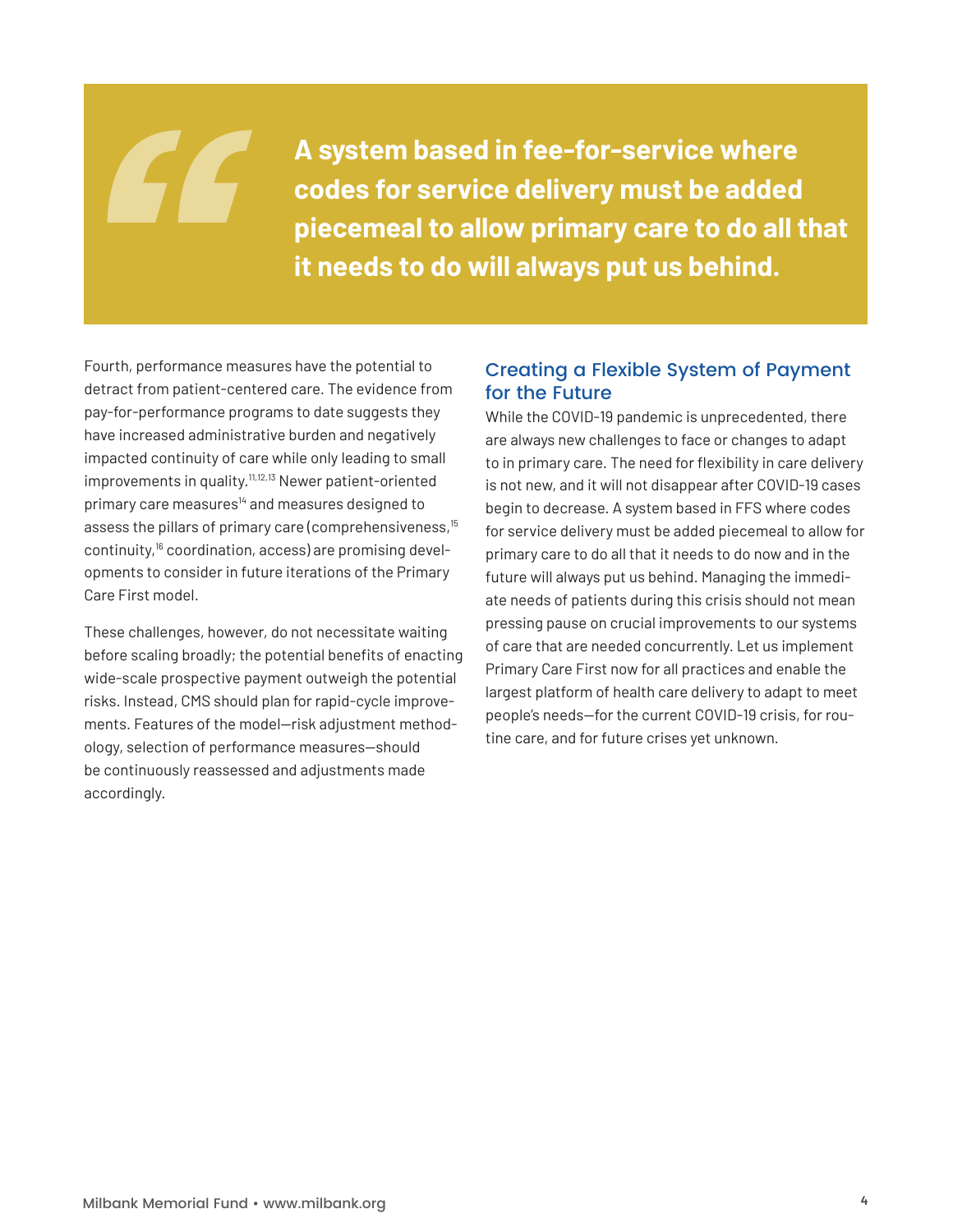### **NOTES**

- <span id="page-4-0"></span>1 Telehealth. Medicare.gov: The Official U.S. Government Site for Medicare. [https://www.medicare.gov/coverage/tele](https://www.medicare.gov/coverage/telehealth)[health.](https://www.medicare.gov/coverage/telehealth) Accessed April 10, 2020.
- <span id="page-4-1"></span><sup>2</sup> Rama A. Payment and delivery in 2016: the prevalence of medical homes, accountable care organizations, and payment methods reported by physicians. American Medical Association Policy Research Perspectives. [https://](https://www.ama-assn.org/sites/ama-assn.org/files/corp/media-browser/public/health-policy/prp-medical-home-aco-payment.pdf) [www.ama-assn.org/sites/ama-assn.org/files/corp/media-browser/public/health-policy/prp-medical-home-aco](https://www.ama-assn.org/sites/ama-assn.org/files/corp/media-browser/public/health-policy/prp-medical-home-aco-payment.pdf)[payment.pdf.](https://www.ama-assn.org/sites/ama-assn.org/files/corp/media-browser/public/health-policy/prp-medical-home-aco-payment.pdf) Published 2017. Accessed April 10, 2020.
- <span id="page-4-2"></span><sup>3</sup> Comprehensive Primary Care Plus. Centers for Medicare & Medicaid Services website. https://innovation.cms.gov/ initiatives/comprehensive-primary-care-plus. Updated April 8, 2020. Accessed April 10, 2020.
- <span id="page-4-3"></span><sup>4</sup> Peikes D, Anglin G, Harrington M, et al. Independent evaluation of Comprehensive Primary Care Plus (CPC+): first annual report. Mathematica. [https://www.mathematica.org/our-publications-and-findings/publications/indepen](https://www.mathematica.org/our-publications-and-findings/publications/independent-evaluation-of-comprehensive-primary-care-plus-cpc-first-annual-report)[dent-evaluation-of-comprehensive-primary-care-plus-cpc-first-annual-report](https://www.mathematica.org/our-publications-and-findings/publications/independent-evaluation-of-comprehensive-primary-care-plus-cpc-first-annual-report). Published April 2019. Accessed April 10, 2020.
- <span id="page-4-4"></span><sup>5</sup> Primary Care First Model Options. Centers for Medicare & Medicaid Services website. [https://innovation.cms.gov/](https://www.mathematica.org/our-publications-and-findings/publications/independent-evaluation-of-comprehensive-primary-care-plus-cpc-first-annual-report) [innovation-models/primary-care-first-model-options](https://www.mathematica.org/our-publications-and-findings/publications/independent-evaluation-of-comprehensive-primary-care-plus-cpc-first-annual-report). Updated April 8, 2020. Accessed April 10, 2020.
- <span id="page-4-5"></span><sup>6</sup> Webinar: Primary Care First Model Options – Payment. Centers for Medicare & Medicaid Services website. [https://](https://innovation.cms.gov/webinars-and-forums/pcf-payment-webinar) [innovation.cms.gov/webinars-and-forums/pcf-payment-webinar](https://innovation.cms.gov/webinars-and-forums/pcf-payment-webinar) Updated November 22, 2019. Accessed April 10, 2020.
- <span id="page-4-6"></span>7 Basu S, Phillips RS, Song Z, Bitton A, Landon BE. High levels of capitation payments needed to shift primary care toward proactive team and nonvisit care. *Health Affairs*. 2017;36(9):1599-1605.
- <span id="page-4-7"></span>8 Quick COVID-19 primary care survey. The Larry A. Green Center and the Primary Care Collaborative. [https://www.](https://static1.squarespace.com/static/5d7ff8184cf0e01e4566cb02/t/5e861fd6f218f93aefa2f0b8/1585848278581/C19+Series+3+National+Sample+Executive+Summary.pdf) [green-center.org/s/C19-Series-3-National-Sample-Executive-Summary-7zjf.pdf](https://static1.squarespace.com/static/5d7ff8184cf0e01e4566cb02/t/5e861fd6f218f93aefa2f0b8/1585848278581/C19+Series+3+National+Sample+Executive+Summary.pdf). Accessed April 10, 2020.
- <span id="page-4-8"></span>9 Hu J, Kind AJH, Nerenz D. Area deprivation index predicts readmission risk at an urban teaching hospital. *Am J Med Quality*. 2018;33(5):493-501.
- <span id="page-4-9"></span><sup>10</sup> Ash AS, Mick EO, Ellis RP, Kiefe CI, Allison JJ, Clark MA. Social determinants of health in managed care payment formulas. *JAMA Intern Med*. 2017;177(10):1424-1430.
- <span id="page-4-10"></span><sup>11</sup>Gillam SJ, Siriwardena AN, Steel N. Pay-for-performance in the United Kingdom: impact of the Quality and Outcomes Framework—a systematic review. *Ann Fam Med*. 2012;10:461-468.
- <span id="page-4-11"></span><sup>12</sup> Roland M, Olesen F. Can pay for performance improve the quality of primary care? *BMJ*. 2016; 354:i4058.
- <span id="page-4-12"></span><sup>13</sup>Roland M, Guthrie B. Quality and Outcomes Framework: what have we learnt? *BMJ*. 2016;354:i4060.
- <span id="page-4-13"></span>14 Etz RS, Zyzanski SJ, Gonzalez MM, Reves SR, O'Neal JP, Stange KC. A new comprehensive measure of high-value aspects of primary care. *Ann Fam Med*. 2019;17:221-230.
- <span id="page-4-14"></span> $^{15}$  Bazemore A, Petterson S, Peterson LE, Phillips RL. More comprehensive care among family physicians is associated with lower costs and fewer hospitalizations. *Ann Fam Med*. 2015;13:206-213.
- <span id="page-4-15"></span><sup>16</sup> Bazemore A, Petterson S, Peterson LE, Chung Y, Phillips RL. Higher primary care physician continuity is associated with lower costs and hospitalizations. Ann Fam Med. 2018;16:492-497.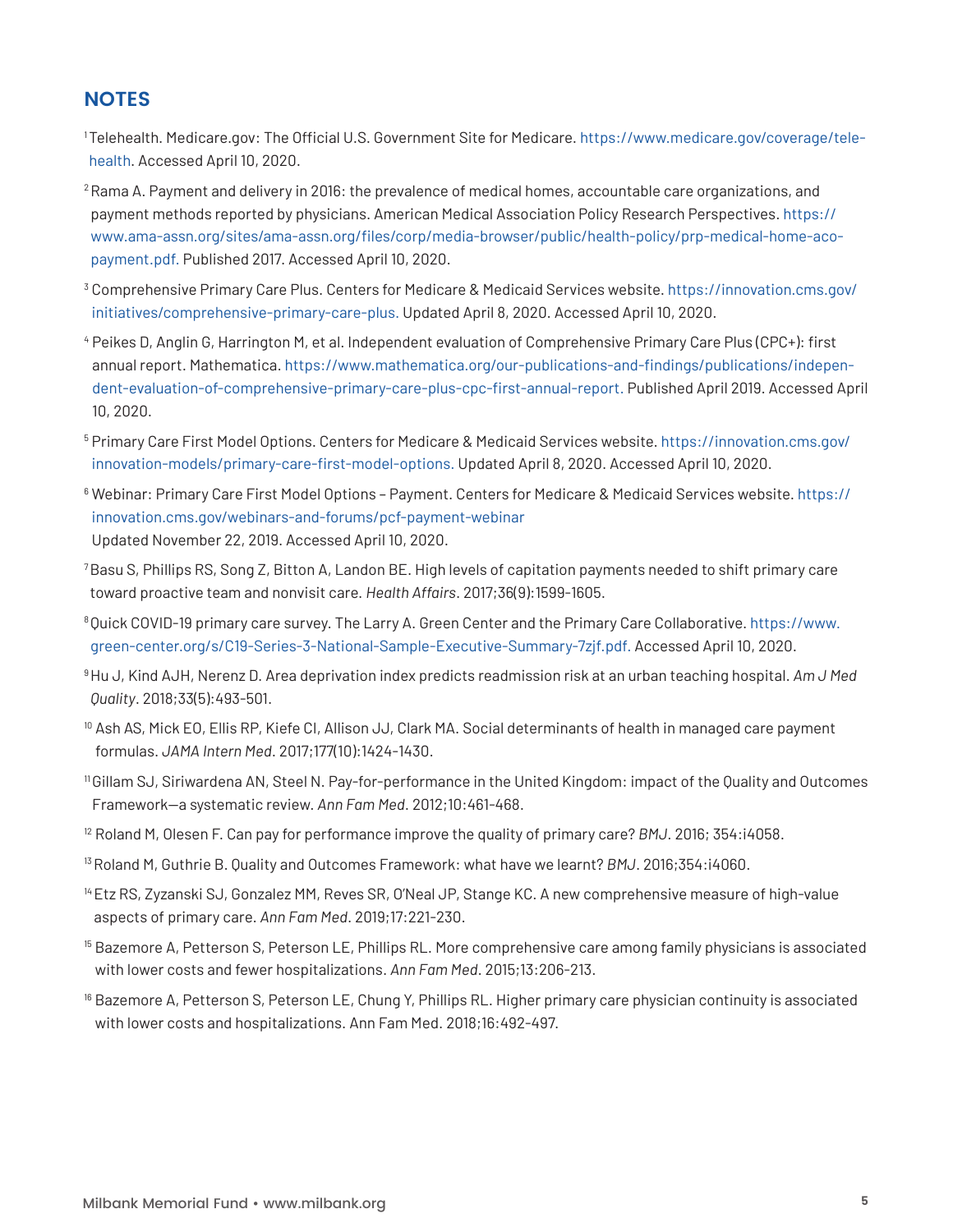## **AUTHORS**

**Stephanie B. Gold,** MD, is a practicing family physician at a federally qualified health center in Denver, Colorado, a scholar at the Eugene S. Farley, Jr. Health Policy Center and an assistant professor in the Department of Family Medicine at the University of Colorado. Her research and policy work focuses on payment reform for primary care and integrating behavioral and social health with primary care. She serves on the executive committee of the board of the Colorado Academy of Family Physicians and is a member of the Colorado Primary Care Payment Reform Collaborative.

Dr. Gold completed medical school at the University of Virginia, family medicine residency at the University of Colorado - Denver Health Track, and a health policy fellowship with the Farley Center following residency.

**Larry A. Green,** MD, is distinguished professor of family medicine and the Epperson-Zorn Chair for Innovation in Family Medicine and Primary Care at the University of Colorado and senior advisor to the Eugene S. Farley Jr. Health Policy Center. He is an academic family physician who has served in various roles including medical practice in rural and urban settings, residency director, investigator, teacher, and department chair. He directed Prescription for Health, funded by the Robert Wood Johnson Foundation focused on addressing unhealthy behaviors in primary care practice and Advancing Care Together funded by the Colorado Health Foundation, aiming to change a broad spectrum of practices to provide integrated care. He served as the founding director of the Robert Graham Center for Policy Studies in Family Medicine and Primary Care in Washington, DC, and is a member of the National Academy of Medicine. His current work emphasizes redesigning how clinical practice, health professions education, and clinical research are done.

Dr. Green completed medical school at Baylor College of Medicine and family medicine residency at the University of Rochester.

**John M. Westfall,** MD, MPH, is a family doctor in Washington, DC, and director of the Robert Graham Center for Policy Studies in Family Medicine and Primary Care. Dr. Westfall was on the faculty of the University of Colorado for over 20 years, including serving as associate dean for rural health, director of community engagement for the Colorado Clinical Translational Science Institute, AHEC Director, and senior scholar at the Eugene S. Farley Jr. Health Policy Center. After joining the faculty at the University of Colorado Department of Family Medicine, Dr. Westfall started the High Plains Research Network, a geographic community and practice-based research network in rural and frontier Colorado. He practiced family medicine in several rural communities including Limon, Ft. Morgan, and his hometown of Yuma, Colorado.

In 2019, he completed two years as the medical director for Whole Person Care and Health Communities at the Santa Clara County Health and Hospital and Public Health Department. His research interests include rural health, linking primary care and community health, and policies aimed at assuring a robust primary care workforce for rural, urban, and vulnerable communities.

He completed his MD and MPH at the University of Kansas School of Medicine, an internship in hospital medicine in Wichita, Kansas, and his family medicine residency at the University of Colorado Rose Family Medicine Program.

Disclaimer: The opinions expressed in this article are the authors' own and do not represent the positions of their affiliated organizations.